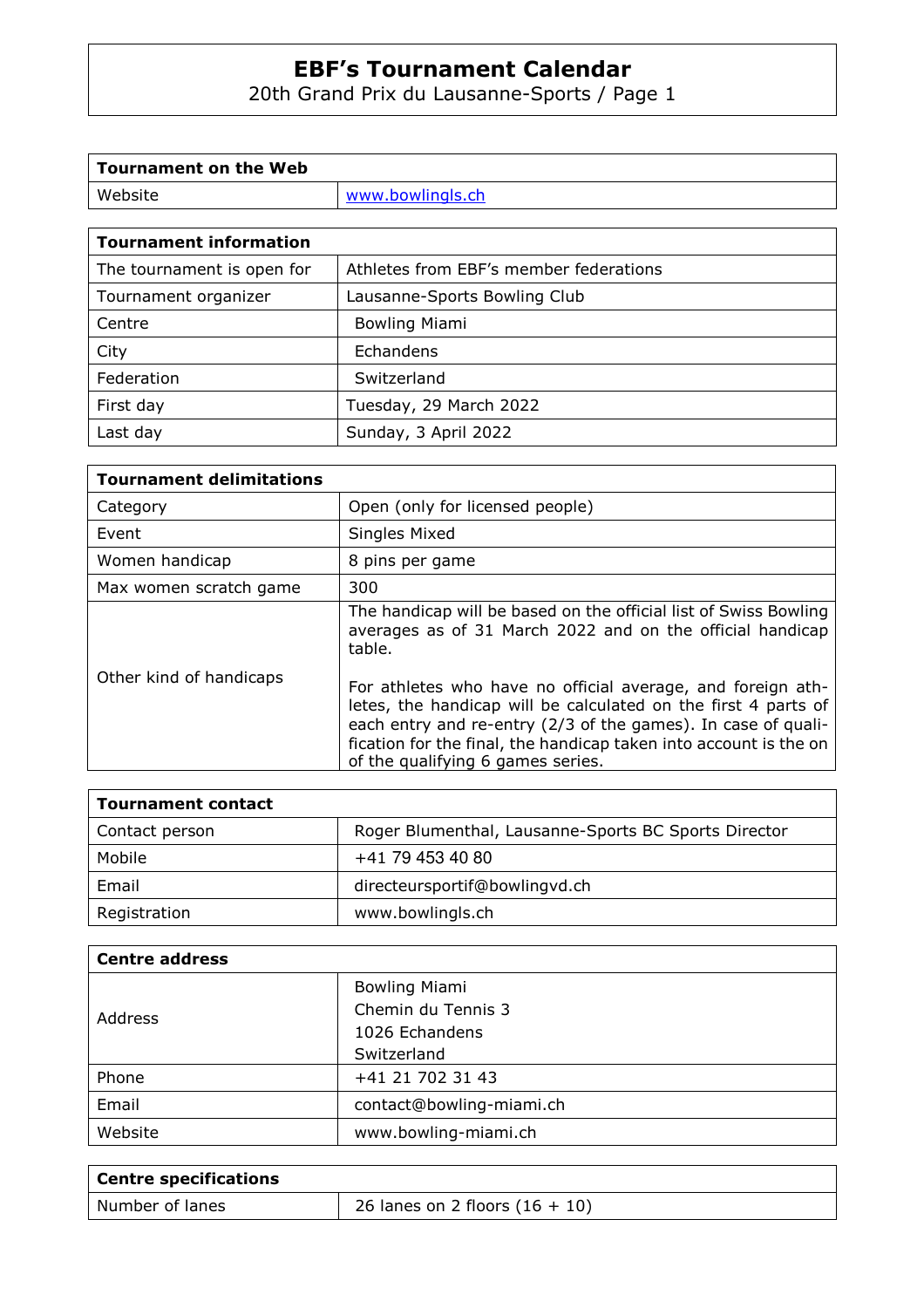20th Grand Prix du Lausanne-Sports / Page 2

| Approaches      | Synthetic Brunswick Anvilane |  |  |  |  |  |  |
|-----------------|------------------------------|--|--|--|--|--|--|
| <b>Surfaces</b> | Synthetic Brunswick Anvilane |  |  |  |  |  |  |
| Pin decks       | Synthetic Brunswick Anvilane |  |  |  |  |  |  |
| Pin setters     | <b>Brunswick GS-X</b>        |  |  |  |  |  |  |
| Pins            | <b>Brunswick Crown</b>       |  |  |  |  |  |  |
| Score system    | Qubica AMF                   |  |  |  |  |  |  |

| <b>Dressing specifications</b> |                                  |  |  |  |  |  |  |  |
|--------------------------------|----------------------------------|--|--|--|--|--|--|--|
| Oil machine                    | Brunswick Kustodian              |  |  |  |  |  |  |  |
| Oil                            | <b>Brunswick Absolut Control</b> |  |  |  |  |  |  |  |
| Cleaner                        | <b>Brunswick Invincible</b>      |  |  |  |  |  |  |  |
| Pattern prepared by            | Centre                           |  |  |  |  |  |  |  |
| Dressing done by               | Centre                           |  |  |  |  |  |  |  |

| <b>Prize money specifications</b> |                                     |
|-----------------------------------|-------------------------------------|
| Prize fund status                 | Based on entries                    |
| Calculation method                | Proportional to registration number |
| Tax on prizes                     | No                                  |

|                 | Prize money expressed in CHF |                        |
|-----------------|------------------------------|------------------------|
| <b>Position</b> | Scratch (A)                  | <b>Handicap</b><br>(B) |
| Position 1      | 700                          | 350                    |
| Position 2      | 500                          | 250                    |
| Position 3      | 400                          | 200                    |
| Position 4      | 250                          | 130                    |
| Position 5      | 200                          | 100                    |
| Position 6      | 150                          | 80                     |
| Position 7      | 120                          | 70                     |
| Position 8      | 100                          | 60                     |
| Position 9-10   | 80                           | 50                     |
| Position 11-12  | 60                           | 40                     |
| Total           | 2700                         | 1420                   |

### **Tournament format**

### **Rules**

The Grand Prix is played individually (mixed), with scratch and handicap rankings.

## **Qualifiers**

 Each participant makes 6 playoff games (three times two games), with individual move according to his / her guidance leaflet, according to the American system with a shift of 4 lanes to the right for the even lanes and 4 lanes to the left for the odd lanes after each series;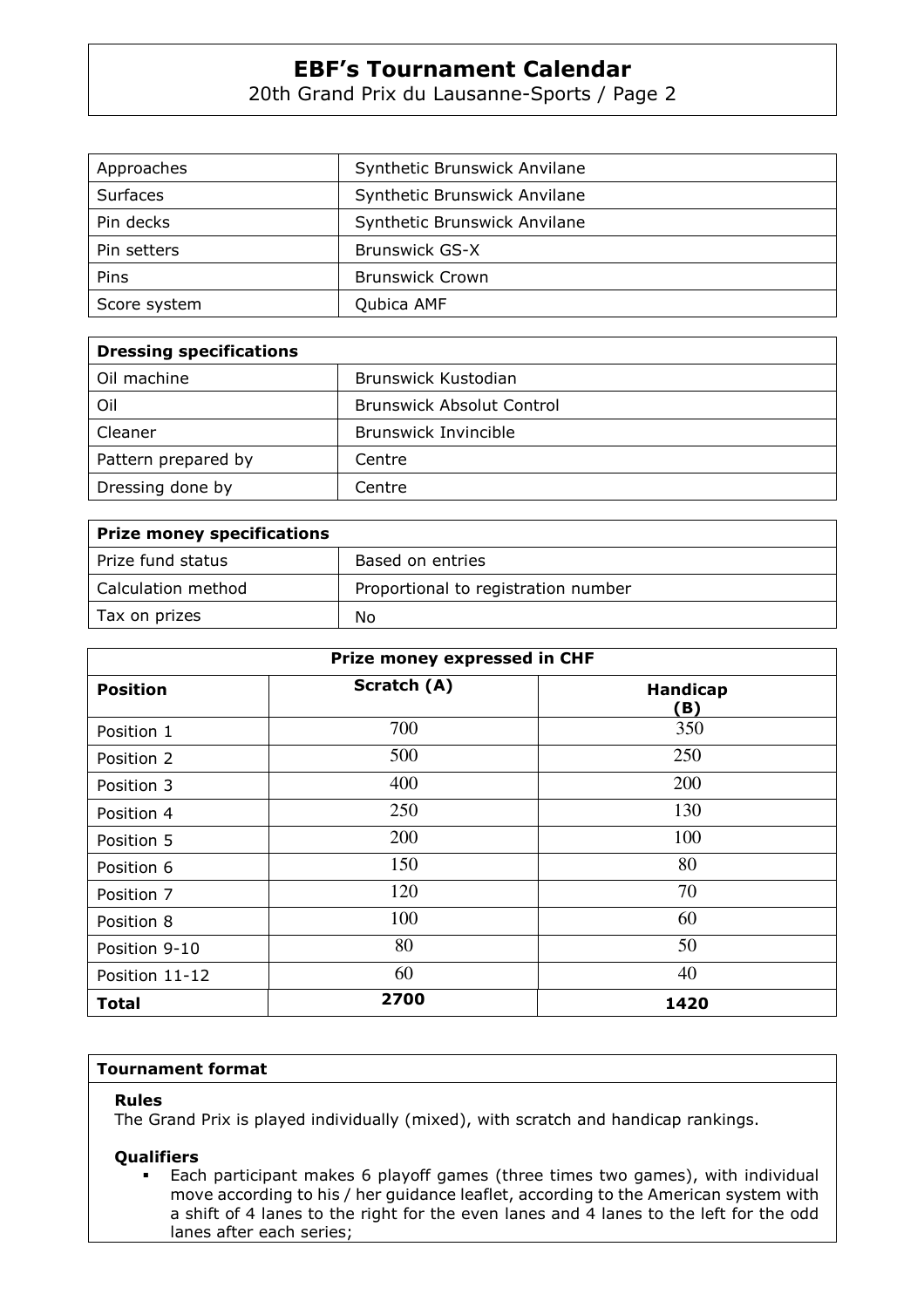20th Grand Prix du Lausanne-Sports / Page 3

- Lanes will be drawn before the start of each round, with the "Lexer-system";
- Re-entry is allowed, as long as there are places available.

# **Semi-finals**

- The top 16 women and men scratch players and the first 16 women and men handicap players will be qualified for both semi-finals, priority will be given to the Finale « scratch »;
- Top 16 scratch players will qualify for the "A-semi-final"; and the 16 handicap players will qualify for the "B-semi-final";
- A player cannot claim to participate in both semi-finals.
- They will each play 4 extra games (2 set of 2 games) cumulated with the six games of the qualifiers, counted at 50%, according to plan below (Lanes 1 to 8 for handicap / 9 to 16 for scratch).

1 st Serie

| 10 11 12 13 14 15 16<br>6<br>8<br>$\boldsymbol{\Lambda}$<br>5<br>9<br>Lanes |  |  |  |  |  |  |  |  |  |
|-----------------------------------------------------------------------------|--|--|--|--|--|--|--|--|--|
|                                                                             |  |  |  |  |  |  |  |  |  |
| Rank                                                                        |  |  |  |  |  |  |  |  |  |
|                                                                             |  |  |  |  |  |  |  |  |  |

2<sup>nd</sup> serie

| 351 I G |   |   |   |   |   |   |  |   |    |    |   |                |
|---------|---|---|---|---|---|---|--|---|----|----|---|----------------|
| Lanes   | - | Δ | 5 | 6 | 8 | 9 |  |   | 13 | 14 |   | $\sqrt{15}$ 16 |
| Rank    | ∽ |   |   |   | h |   |  |   |    |    | ∽ |                |
|         |   | r |   |   |   |   |  | - |    |    |   |                |

## **Finale Petersen**

- The first 8 women/men players in each semi-final (scratch and handicap) will take part to a Petersen final, with an additional seven games to play, starting from scratch.
- Lanes 1 to 8 for the "B-final" and lanes 9 to 16 for the "A-final".

| <b>Tournament tie rules</b>                                                                                                                                                                                                                                   |                     |  |  |  |  |
|---------------------------------------------------------------------------------------------------------------------------------------------------------------------------------------------------------------------------------------------------------------|---------------------|--|--|--|--|
| Draw / tie<br>In the case of a draw (tie) in the standings the player with the smallest difference<br>between his/hers best and worst game (including handicap) will be ranked in<br>front. In the event of a new draw (tie), the best game will be decisive. |                     |  |  |  |  |
| Lane assignments and lane movements                                                                                                                                                                                                                           |                     |  |  |  |  |
| Lane draws                                                                                                                                                                                                                                                    | By impartial people |  |  |  |  |

| Athletes per pair in squads | Four                                         |
|-----------------------------|----------------------------------------------|
| Frequency of movement       | After each second game                       |
| Movement method             | Left lane moves left, right lane moves right |
| Number of lanes to move     | Five lanes                                   |

| <b>Booking policies</b>    |             |  |  |
|----------------------------|-------------|--|--|
| Booking restriction before | No informed |  |  |
| Booking restriction during | No informed |  |  |
| Total number of bookings   | Five        |  |  |
| Booking cancellations      | Possible    |  |  |